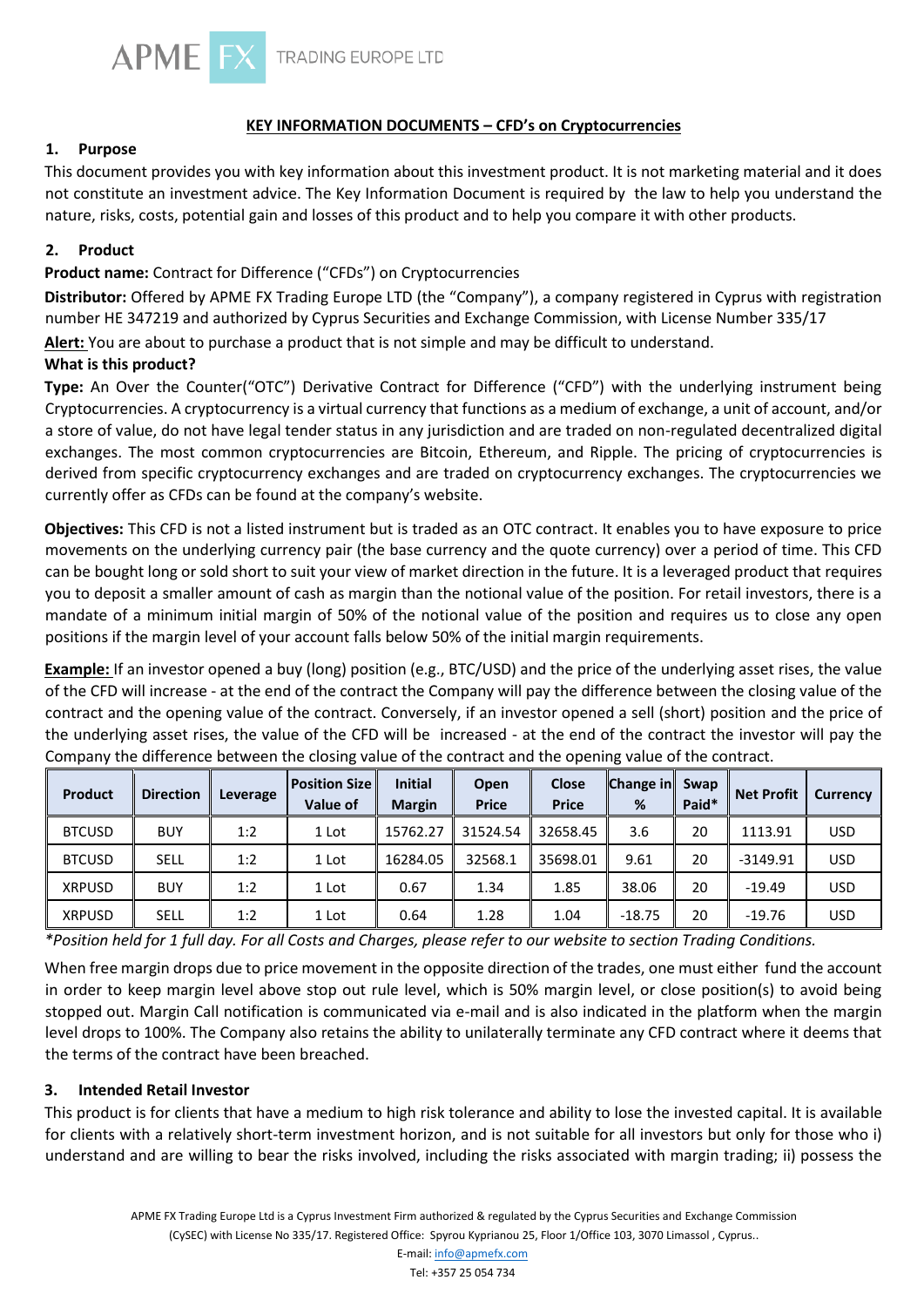

necessary experience and knowledge about trading in derivatives and the underlying instruments; and iii) are financially able to bear the risk of a total loss of their invested amounts, subject to the negative balance protection mechanism offered by the Company.

#### 4. **Risk Indicator**



The Risk indicator can show you the risk involved in these products compared to other products. It shows how possible it is that the product movement can lead to financial loss for the investor. The Risk indicator has been set to the Highest level. The rate indicates the potential losses from the product future performance. CFDs are leveraged and risky products that can cause losses. Losses cannot exceed the amount invested (negative balance), however you may lose your entire invested capital. There is no capital protection against market risk, credit risk and/or liquidity risk.

## **5. Currency Risk**

It is possible to buy or sell CFDs in a different currency from the currency of your account. The final pay- out that you might receive depends on the exchange rate between the two currencies.

### **6. Performance Scenarios**

The below scenarios were demonstrated to provide you how an investment can perform. You can compare them with other products scenarios in order to identify which product is more suitable for you. The scenarios presented are an approximation of future performance based on evidence from the past performance on how the value of this investment differs and are not an exact indicator. The outcome will be based on the market performance and how long you hold the CFD. The stress scenario indicates the possible outcome in extreme market circumstances.

#### **Scenario**

| <b>Cryptocurrency CFD: BTC/USD</b>        |          |  |  |  |  |
|-------------------------------------------|----------|--|--|--|--|
| Opening price                             | 31256.54 |  |  |  |  |
| Trade Size (per CFD): TS                  | 0.7      |  |  |  |  |
| Margin %: M                               | 50%      |  |  |  |  |
| Contract Size K                           | 1 Lot    |  |  |  |  |
| Margin Requirement (€): MR=P x TS x M x K | 10940    |  |  |  |  |
| ∥Notional Value of the trade (€): TN=MR/M | 21879.58 |  |  |  |  |

APME FX Trading Europe Ltd is a Cyprus Investment Firm authorized & regulated by the Cyprus Securities and Exchange Commission (CySEC) with License No 335/17. Registered Office: Spyrou Kyprianou 25, Floor 1/Office 103, 3070 Limassol , Cyprus..

E-mail: info@apmefx.com